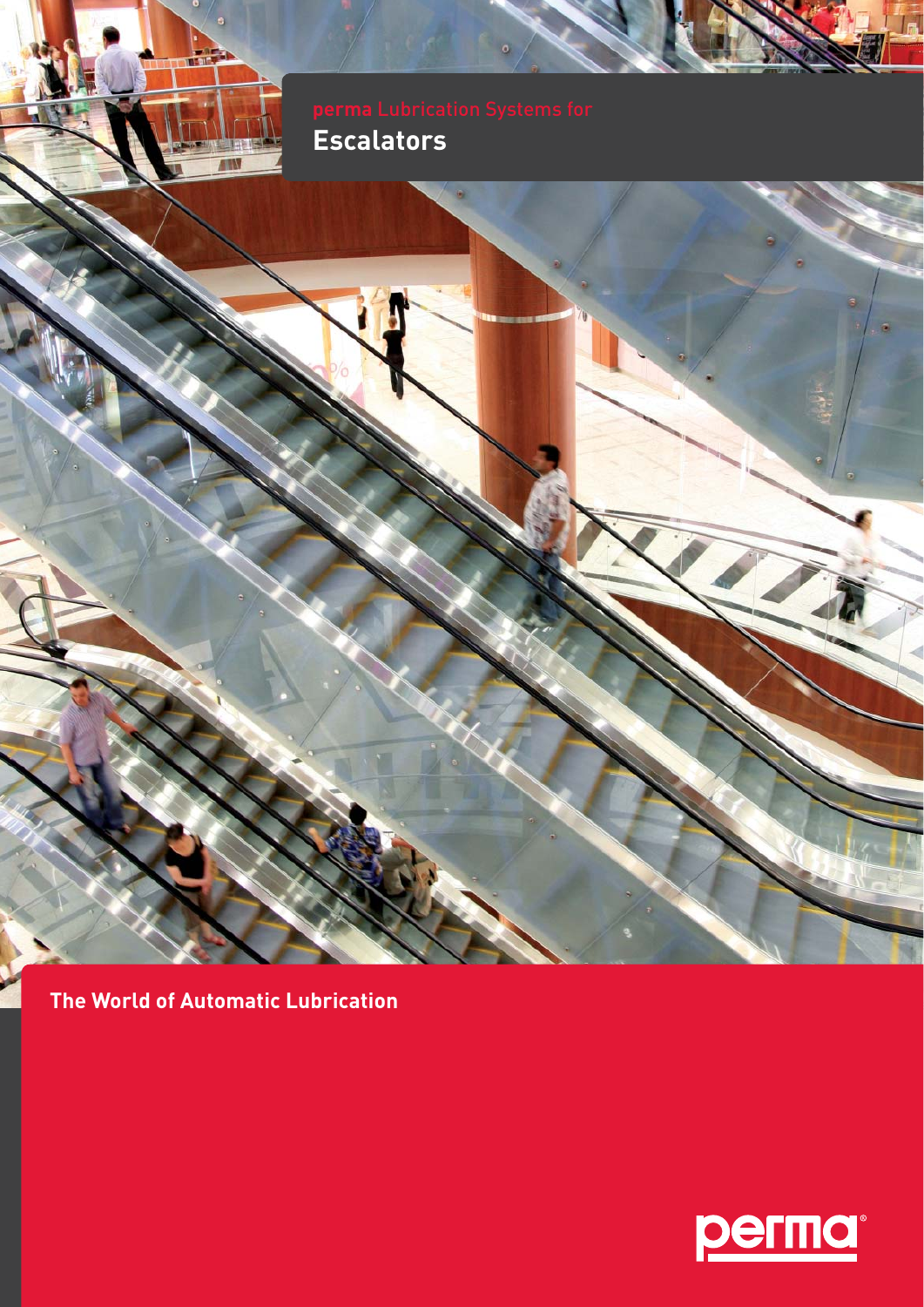

### **Trouble-free operation with perma ECOSY**

The oil-lubrication system perma ECOSY is a preventive maintenance method for escalators. It connects to the escalator control and provides exact and individual chain lubrication. The result is maximum escalator availability and prevention of unnecessary down-time. Operational reliability is increased and disruptions to service are avoided.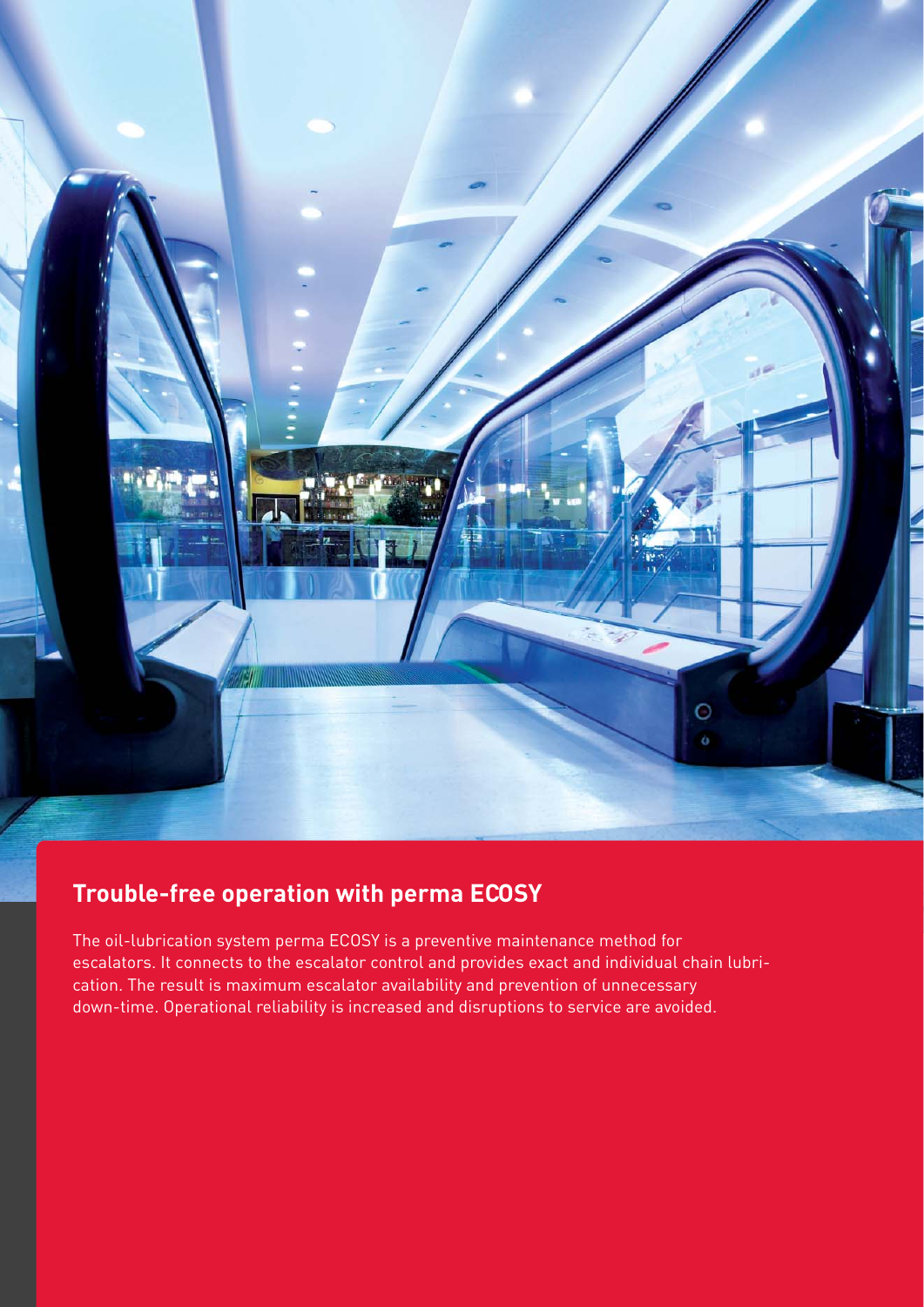

(above left) **Soiled system from over-lubrication**

(bottom left) **Oil spills on escalator steps**

(bottom right) **Oil spills on back of steps**



## **<sup>&</sup>gt; Challenges**

### **Common escalator lubrication problems**

Over-lubrication causes oil spills on steps and landing platform.

- > **Passengers can slip and fall**
- > **Pollutes the environment**

Insufficient lubrication causes wear which results in unpleasant noises and escalator jerking during operation.

- > **Leads to chain wear**
- > **Makes passengers feel uneasy**

Lubrication and cleaning of the escalator system is not always possible or desired, all of the time.

> **Cleaning of escalator steps is extremely time consuming**







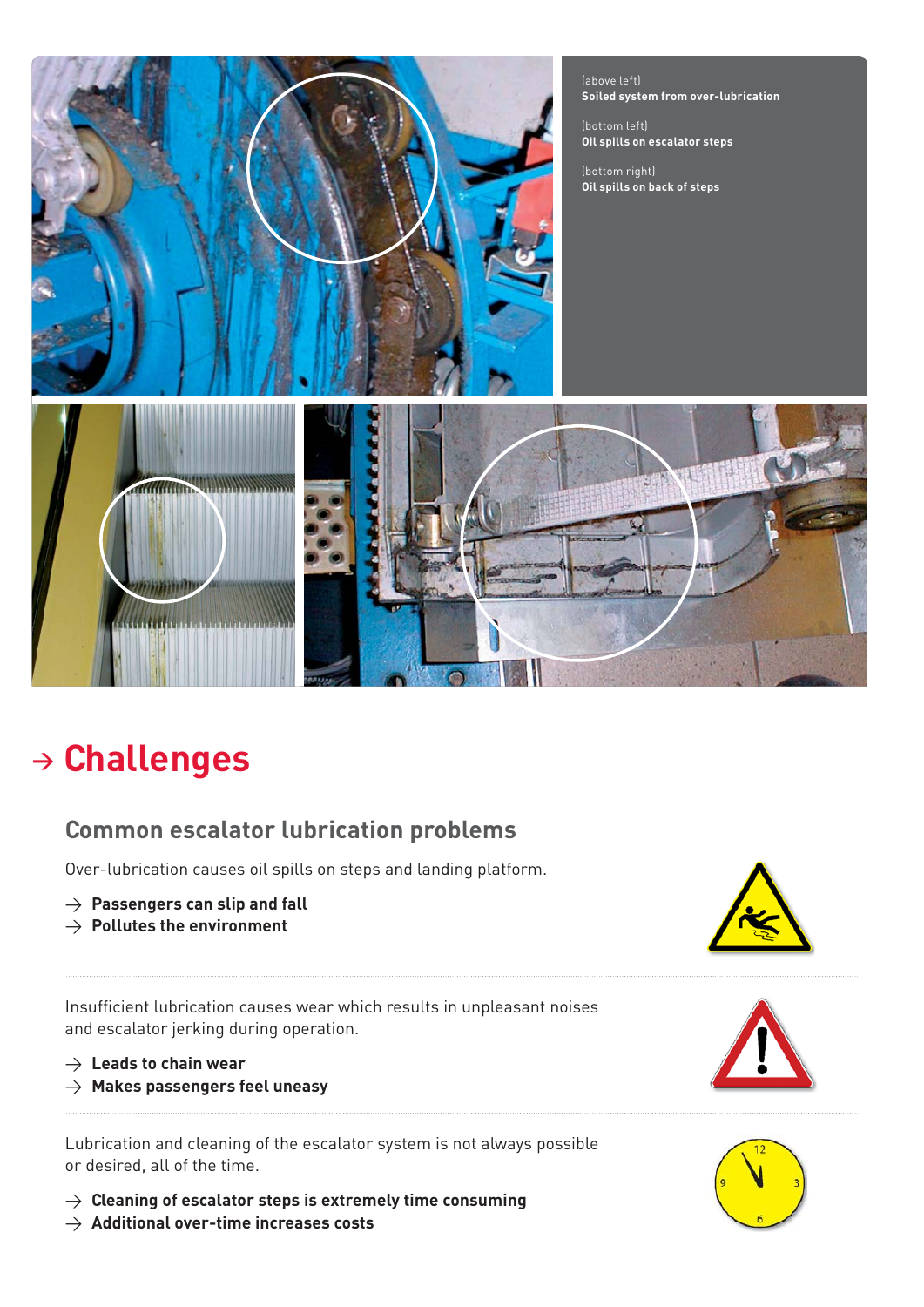

#### **perma ECOSY**

perma ECOSY was designed especially for the lubrication of chains. With its interval lubrication, it supplies all contact areas of chains with the right, customized amount of lubricant. perma ECOSY both optimizes and minimizes the oil consumption in oil lubricated applications. The system can individually lubricate up to 6 lubrication points, independently of each other, with an exact amount of oil.

The perma ECOSY can easily be programmed to meet the lubrication requirements of all escalator types. An extensive selection of accessories is available.

| <b>Technical data</b> | <b>ECOSY</b>                                                      |
|-----------------------|-------------------------------------------------------------------|
| Filling capacity      | 7 liters                                                          |
| Discharge period      | PLC / sensor controlled                                           |
| Discharge amount      | 0 - 9999 ml / 1000 h (each outlet can be individually programmed) |
| Operating temperature | $-20$ °C up to $+60$ °C $/$ -4 °F up to $+140$ °F                 |
| Pressure build-up     | max. 10 bar / 145 psi                                             |
| Input supply voltage  | 85 - 240 V AC 50/60 Hz / typ. 20 W                                |
| Lubricants            | For oil up to 2000 mm <sup>2</sup> /s                             |

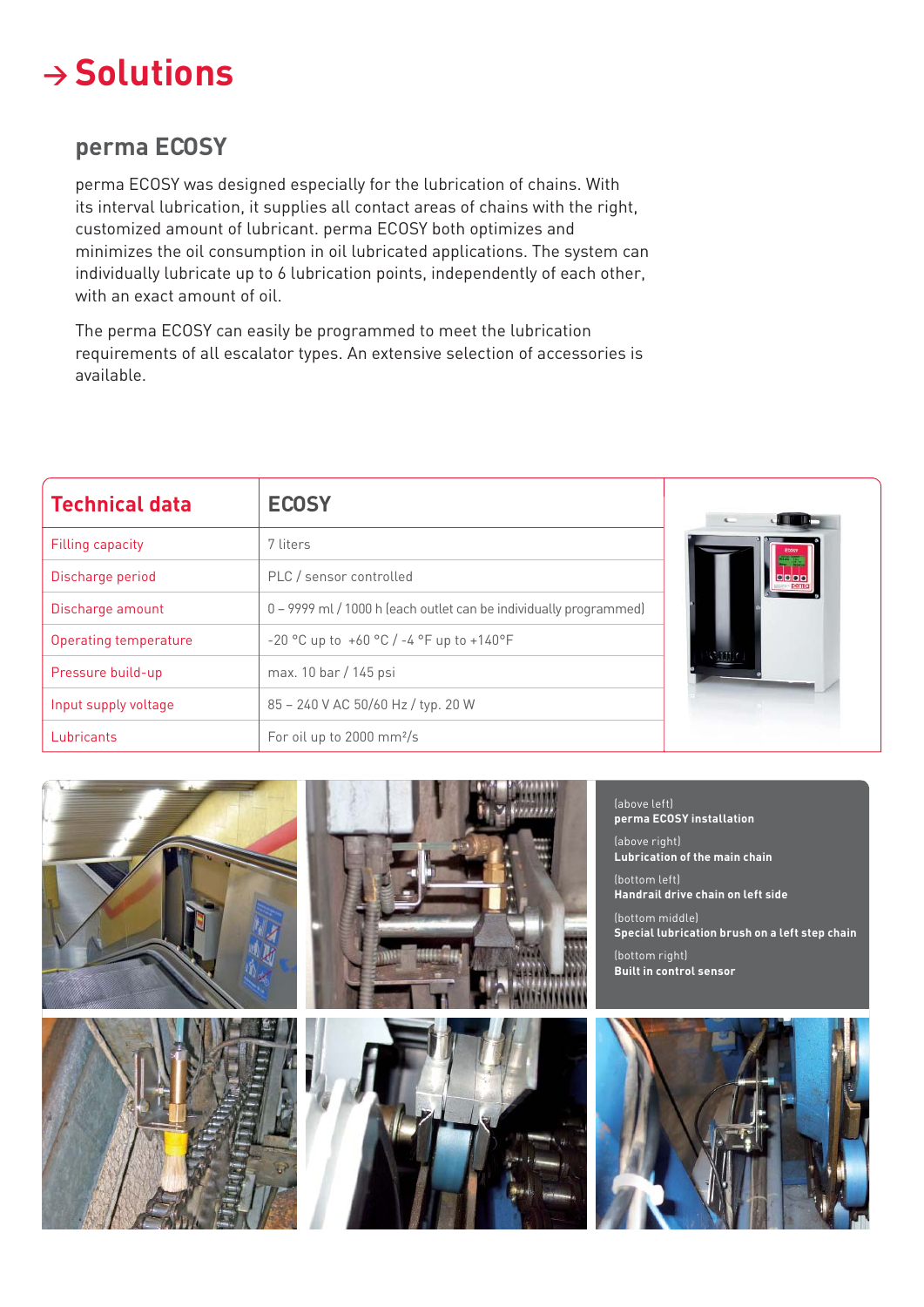### **→ Benefits**

- $\rightarrow$  Better protection against corrosion and contamination with less wear
- $\rightarrow$  Up to 75 % reduction of oil consumption
- $\rightarrow$  Less down-time
- $\rightarrow$  Active contribution to environmental protection and work-place safety

| <b>Product characteristics</b>                                                                                       | <b>Advantages</b>                                                              | <b>Benefits</b>                                                                                                                                                                                         |  |  |
|----------------------------------------------------------------------------------------------------------------------|--------------------------------------------------------------------------------|---------------------------------------------------------------------------------------------------------------------------------------------------------------------------------------------------------|--|--|
| economical aspects                                                                                                   |                                                                                |                                                                                                                                                                                                         |  |  |
| Adjustable oil discharge amount<br>0 - 9999 ml / 1000 h<br>$\rightarrow$                                             | Oil amount can be adjusted to<br>meet escalator requirements                   | - Reduces total oil consumption by up to 75 %<br>- Reduces cleaning costs                                                                                                                               |  |  |
| Each one of the 6 outlets can<br>discharge a different amount<br>$\rightarrow$<br>of oil                             | The oil amount can be program-<br>med to meet individual chain<br>requirements | - Increases the service life of your chains                                                                                                                                                             |  |  |
| Tank capacity up to 7 liters<br>$\rightarrow$                                                                        | <b>Extended Service intervals</b>                                              | - Must only be refilled once about every 2 years<br>(depending on operating hours)<br>- Reduces maintenance costs                                                                                       |  |  |
| Installation kits available for<br>different escalator systems<br>$\rightarrow$                                      | Installation takes only about<br>2 hours                                       | - Simple Installation<br>- Low installation costs                                                                                                                                                       |  |  |
| technical aspects                                                                                                    |                                                                                |                                                                                                                                                                                                         |  |  |
| Large oil reservoir, minimal<br>lubricant consumption, and<br>individually adjustable oil<br>$\rightarrow$<br>amount | Reduces total oil consumption                                                  | - No dripping of excess oil, thus no soiling of<br>escalator<br>- Active contribution to environmental<br>protection<br>- Meets DIN ISO 14000 requirements for<br>escalator manufacturers and operators |  |  |
| Special brushes for different<br>$\rightarrow$<br>chains                                                             | Optimized oil application                                                      | -The right quality and the ideal amount of oil<br>applied at the right place                                                                                                                            |  |  |
| Can be connected to<br>PLC control                                                                                   | Easy to adjust                                                                 | - No programming skills necessary                                                                                                                                                                       |  |  |
| Clear user menu with direct<br>display of data and parameters<br>$\rightarrow$                                       | Feedback and control via PLC<br>possible                                       | - Complete ECOSY control via PLC<br>- Easy connection to a fault monitoring system                                                                                                                      |  |  |
| work-place safety aspects                                                                                            |                                                                                |                                                                                                                                                                                                         |  |  |

| Up to 6 outlets can be                     | Guarantees precise lubrication and | - Increases safety by minimizing the risk of |
|--------------------------------------------|------------------------------------|----------------------------------------------|
| programmed with different<br>$\rightarrow$ | eliminates over-lubrication        | passengers slipping on oil soiled steps and  |
| discharge amounts                          |                                    | equipment                                    |